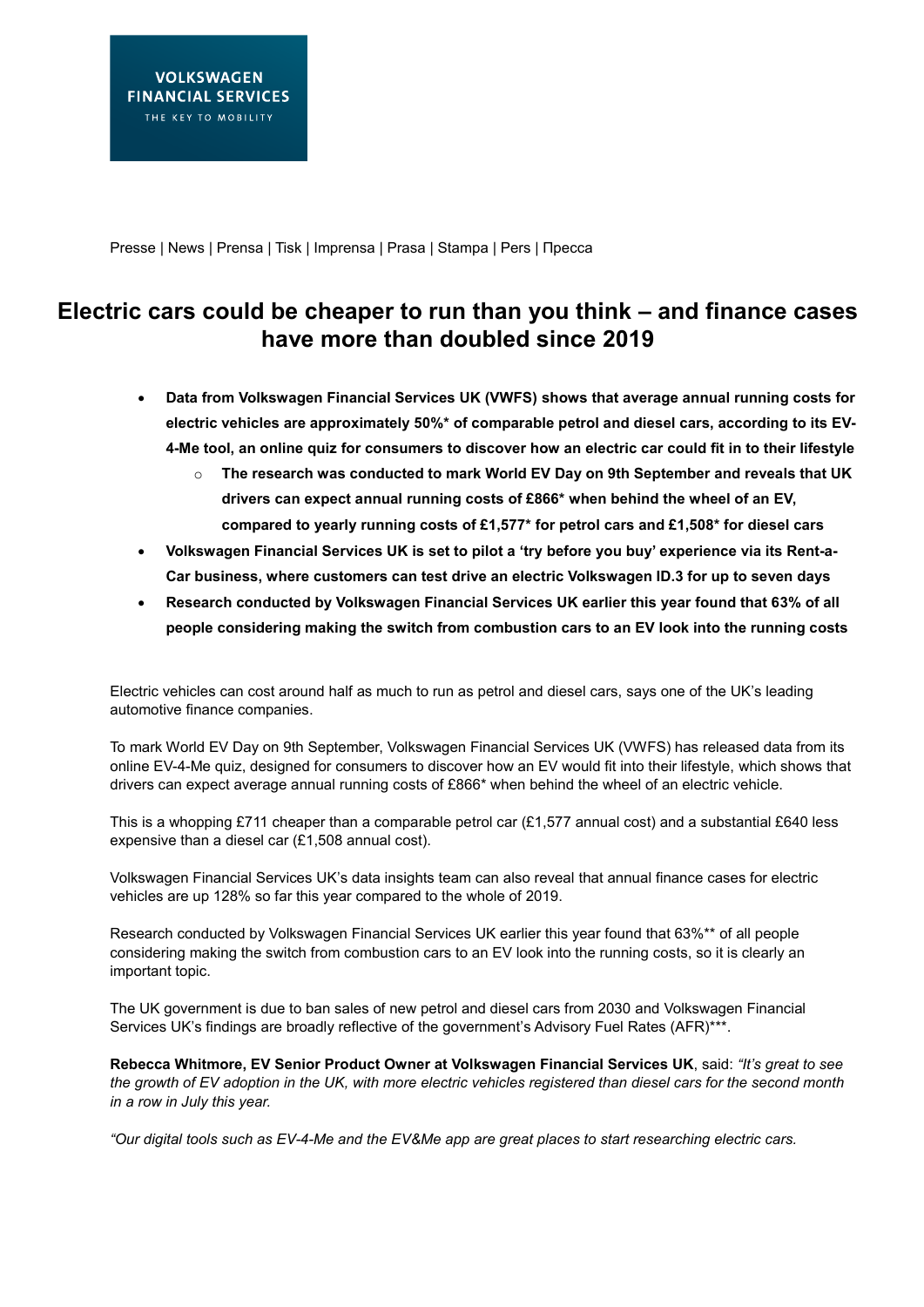*"Our customer research tells us that customers really value the experience of an EV test drive, as of those who took a test drive in a recent study, 95% said that it was important in helping with their decision to purchase an EV. Our try before you buy proposition takes this one step further, giving customers a chance to experience what it's like to live with an EV before making the commitment to buy."*

### **How do we achieve more mainstream adoption of electric cars?**

As part of the Government's Road to Zero strategy, all new rapid charge points installed since spring 2020 should provide debit or credit card payment, to encourage greater EV uptake. Up until that point consumers were restricted to charging using the relevant provider's charge card or app.

**Mike Coulton, EV Consultant at Volkswagen Financial Services UK**, said: *"There are more than 25,000 charging points in over 15,500 locations across the UK^, but with multiple charge point operators (CPOs) asking motorists to sign up to their individual subscription or membership services to charge their EV, access can be an issue. This fragmented marketplace can make it difficult for individuals and business fleets looking to make the switch to EV, which is why a universal payment app, such as Volkswagen Financial Services Fleet's Charge&Fuel product, helps to ease this burden considerably.*

*"When it comes to combating range anxiety, it is worth noting that the all-electric Volkswagen ID.3 Tour with its 77kWh battery can travel up to 340 miles on a single charge on the WLTP (combined) cycle, whilst cheaper variants with the 58kWh battery can still achieve 264 miles on the same cycle."*

Volkswagen Financial Services UK's research shows this aligns with the minimum mileage people would want an electric vehicle to travel without having to charge en-route to a destination. Volkswagen Financial Services UK data shows that 75% of people would expect their electric vehicle to travel up to 300 miles on a single charge.

**Mike Todd, CEO at Volkswagen Financial Services UK**, said: *"The case for making the switch to electric is getting stronger all the time and some of the anxieties that drivers may have around cost, range and charging are proving to be less of an issue as EV technology continues to evolve at pace. I think a big part of boosting mainstream adoption of electric cars is reminding people of how we actually travel in our everyday lives.* 

*"The average length of each car journey in the UK is fewer than 10 miles, and with public charging stations being installed at supermarkets, gyms and elsewhere, frequent top-ups rather than big weekly charges are likely to be the norm for many, especially those without off-street parking. One analogy I like to borrow is that charging an EV should be approached in the same way we top up a smartphone battery – something that's much easier if you have multiple chargers dotted around your house."*

For more information on whether switching to an electric car is the right move for you, visit Volkswagen Financial Services' dedicated EV hub:<https://customer.vwfs.co.uk/vwfs-uk---electric-vehicles/is-an-ev-right-for-me-.html>

**Try before you buy**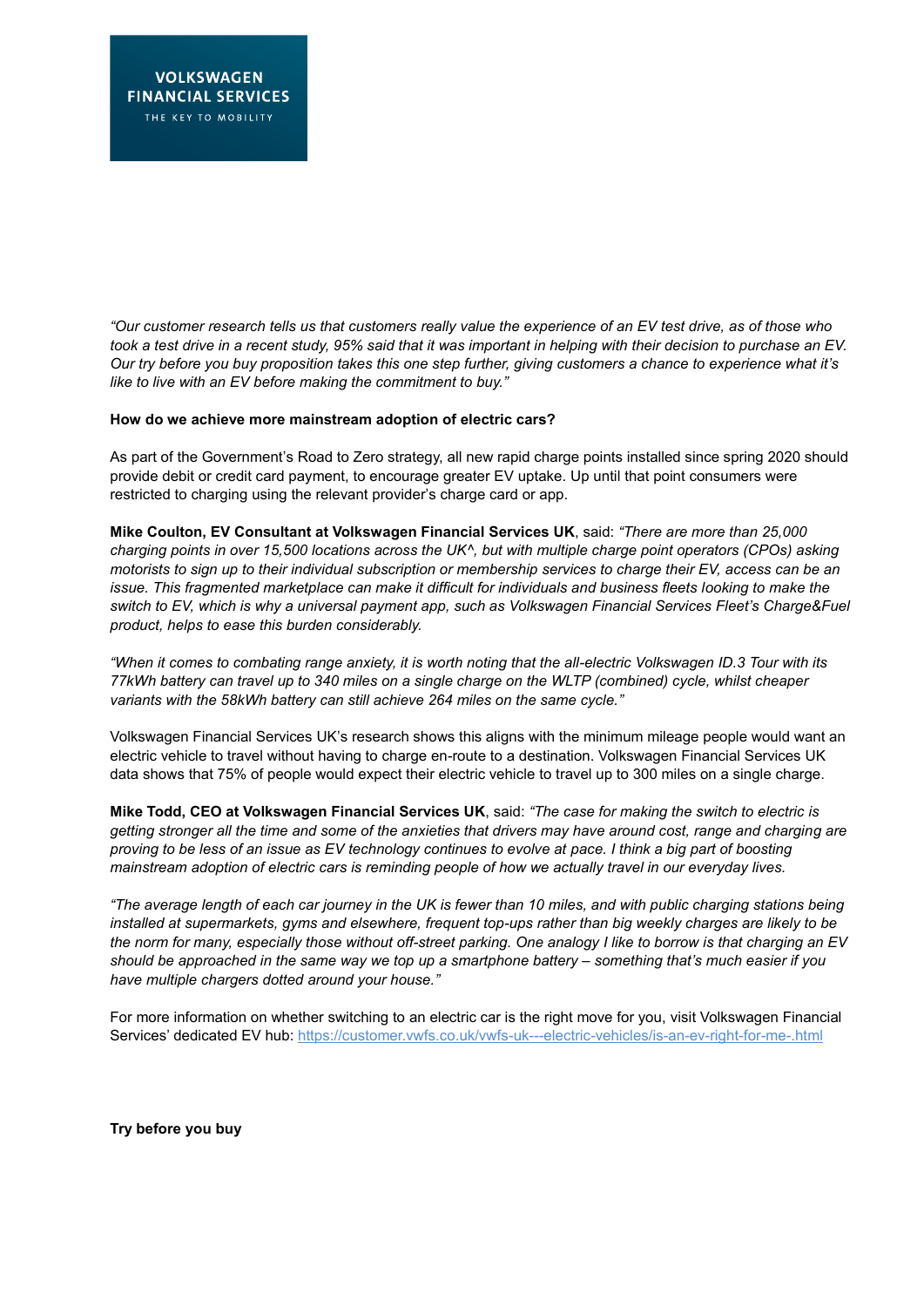Volkswagen Financial Services UK is set to pilot a 'try before you buy' experience through its Rent-a-Car business at Johnsons Birmingham this month, where customers can test drive an electric Volkswagen ID.3 for up to seven days.

The experience has been designed to give people considering switching to an EV an extended period to understand what driving an electric car is all about. Uniquely, if the customer then buys a new or used Volkswagen ID.3 from the retailer within 30 days they will get their full rental costs refunded.

It's hoped this pilot will eventually be rolled out to all Volkswagen Financial Services UK Rent-a-Car locations.

## **How can you finance an electric vehicle?**

People looking to make the switch to an electric vehicle can read about the Volkswagen Financial Services UK Lease&Care package, which has been designed to make switching to an electric vehicle simpler for customers.

The flexibility of this finance plan means all servicing and car costs are covered in one easy, single monthly payment. This product is available across Volkswagen and ŠKODA EV models.

For more information, head to: https://customer.vwfs.co.uk/car-finance-options/lease-care.html

Similarly, consumers are invited to download the EV&Me app, which Volkswagen Financial Services UK created to demonstrate to customers how an electric or plug-in hybrid Audi or CUPRA vehicle could fit into their lifestyle. By analysing driving behaviour, the app can give insight into how many journeys can be driven without stopping to charge and the cost savings that come from the switch to electric.

To find out more, click here[: https://customer.vwfs.co.uk/vwfs-uk---electric-vehicles.html](https://customer.vwfs.co.uk/vwfs-uk---electric-vehicles.html)

#### **ENDS**

#### **Note to editors:**

\*EV-4-ME is designed to offer guidance on which fuel type might be most appropriate for you, based on your answers to the questions provided. It should not be relied upon solely to inform your buying decision. We advise speaking to your local dealer and carefully considering your personal circumstances before making a final decision. Running costs, predicted emissions, benefit-in-kind rates and Plug In Vehicle Grant calculations have been based on representative vehicles for each of the fuel types. The indicative running cost is an annual figure, based on the fuel costs for a given MPG or kWh/mile and servicing costs for a representative model of each fuel type, plus the London Congestion Charge savings based on your answers. The figure of £866 is based on a vehicle budget of up to £30,000, driving fewer than 10,000 miles annually and up to 30 miles daily, and does not take into account the London Congestion Charge.